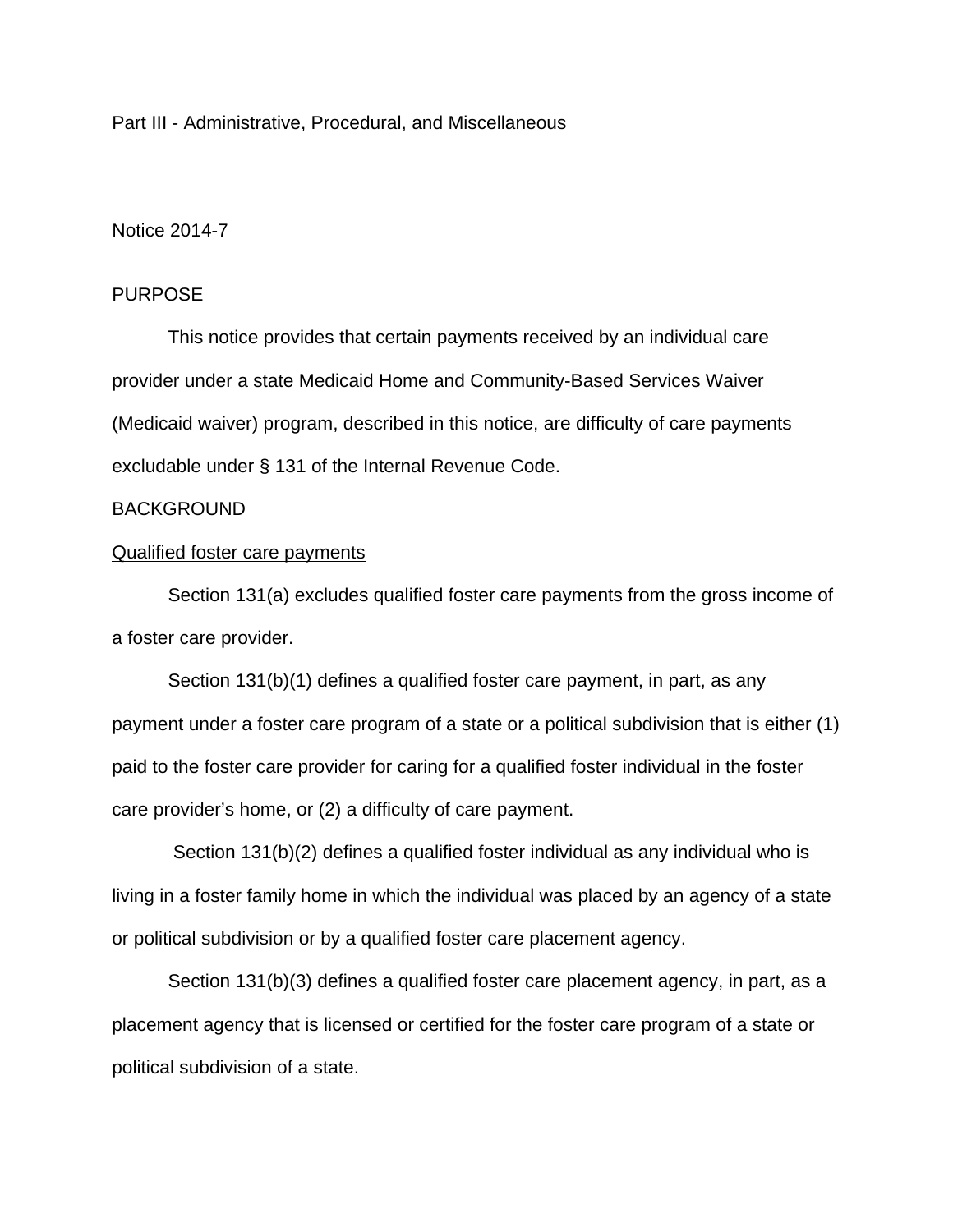Section 131(c) defines a difficulty of care payment as compensation to a foster care provider for the additional care required because the qualified foster individual has a physical, mental, or emotional handicap. The provider must provide the care in the provider's foster family home, a state must determine the need for this compensation, and the payor must designate the compensation for this purpose. In the case of any foster home, difficulty of care payments are not excludable to the extent that the payments are for more than 10 qualified foster individuals who have not attained age 19 or 5 qualified foster individuals who have attained age 19. See § 131(c)(2).

### State Medicaid waiver programs

Under § 1915(c) of the Social Security Act (42 U.S.C. § 1396n(c)), a state may obtain a Medicaid waiver that allows the state to include in the state's Medicaid program the cost of home or community-based services (other than room and board) provided to individuals who otherwise would require care in a hospital, nursing facility, or intermediate care facility (eligible individuals). Home or community-based services include personal care services, habilitation services, and other services that are "cost effective and necessary to avoid institutionalization." See 42 C.F.R. § 440.180. Personal care services are defined under rules of the Centers for Medicare and Medicaid Services to include assistance with eating, bathing, dressing, toileting, transferring, maintaining continence, personal hygiene, light housework, laundry, meal preparation, transportation, grocery shopping, using the telephone, medication management, and money management. Skilled services that only a health professional may perform are not personal care services. Habilitation services, defined in 42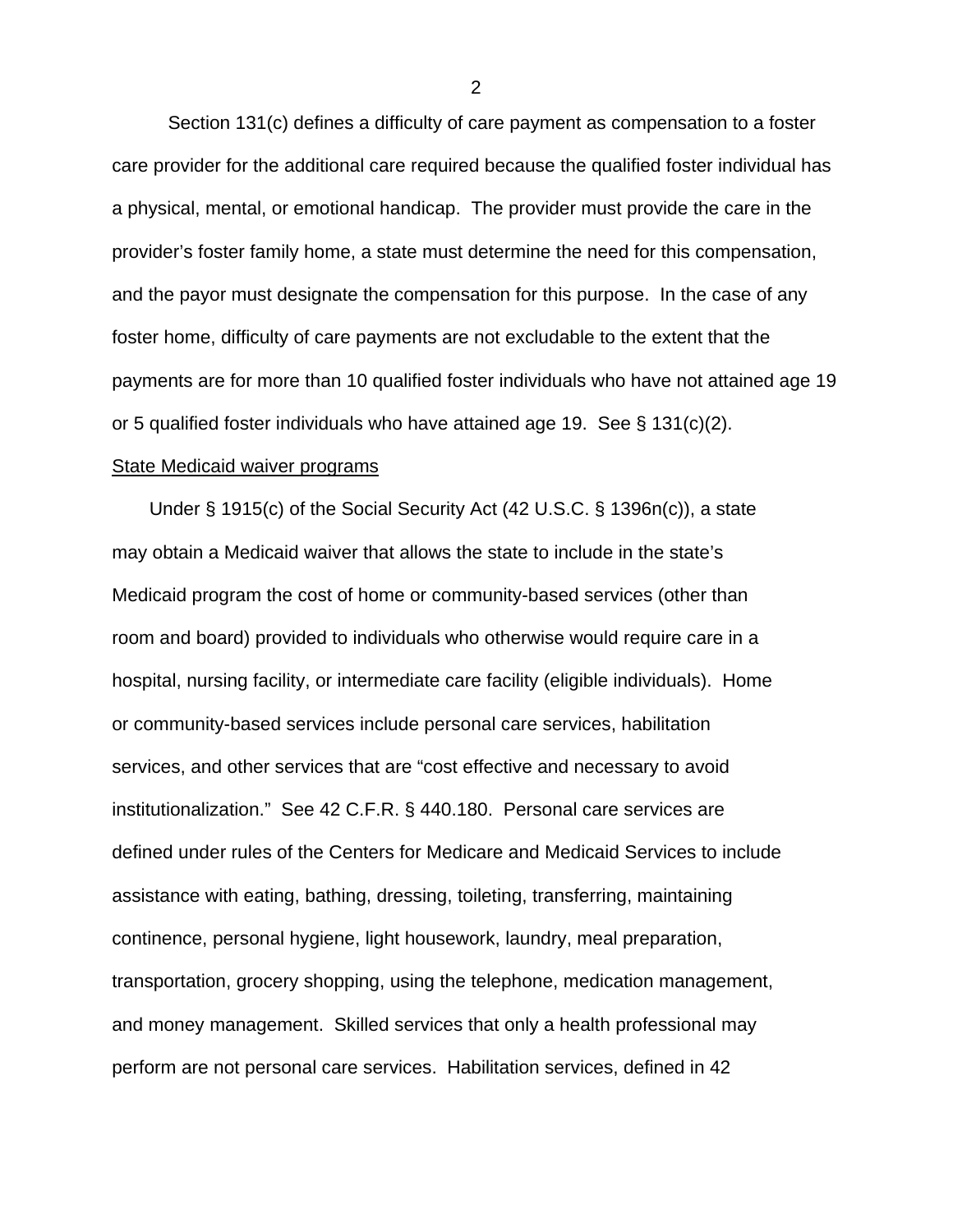U.S.C. § 1396n(c)(5)(A), assist individuals in acquiring, retaining, and improving the self-help, socialization, and adaptive skills necessary to reside successfully in home and community-based settings.

Medicaid waiver programs generally do not compensate a family member for providing personal care services to an eligible individual if the family member is legally responsible for the individual (for example, a minor child). See 42 C.F.R. § 440.167(a)(2) and (b). Some states compensate family members, as well as unrelated individual care providers, for residential habilitation, foster/companion care, or transportation services provided as a part of an eligible individual's plan of care. A plan of care is a term defined by the state, but generally means an individualized plan of treatment, services, and/or providers.

A state, directly or indirectly through an agency under contract with the state, certifies individuals and entities as Medicaid providers to provide services to eligible individuals. An entity that is a certified Medicaid provider may contract with an individual care provider to care for an eligible individual in the care provider's home. A state or an agency under contract with the state approves the plan of care for the eligible individual in the provider's home and monitors the eligible individual's care.

State agencies, certified Medicaid provider entities, and individual care providers have asked whether Medicaid waiver payments for the care of eligible individuals, who are related or unrelated to the individual care provider, in the individual care provider's home may be treated as difficulty of care payments excludable under § 131. Current treatment of government-funded payments for home care

The Service historically has challenged the excludability of payments to individual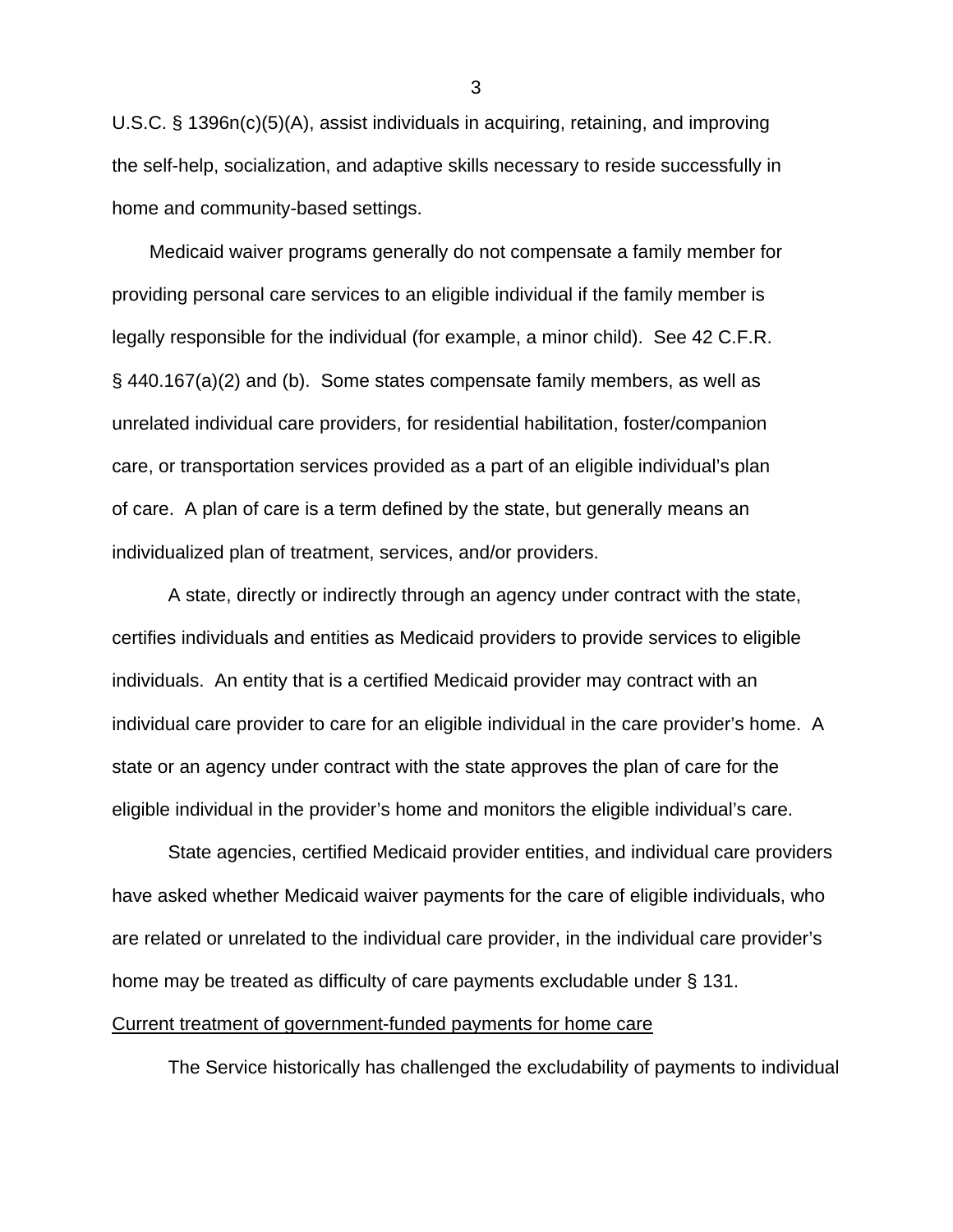care providers caring for related individuals in the provider's home. See *Alexander v. Commissioner*, T.C. Summary Opinion 2011-48, filed April 12, 2011 (Medicaid waiver payments to taxpayers caring for a taxpayer's parents residing in the taxpayers' home are not excludable under § 131 because the taxpayers did not show that they operated a "foster family home" under state law and the parents were not "placed" in the taxpayers' home by the state). See also *Bannon v. Commissioner*, 99 T.C. 59 (1992) (payments received by the taxpayer for caring for her adult disabled daughter residing in the taxpayer's home under a state program for in-home supportive services are not excludable under the general welfare exclusion) and *Harper v. Commissioner*, T.C. Summary Opinion 2011-56, filed May 2, 2011 (following *Bannon*). Similarly, Program Manager Technical Advice (PMTA 2010-007) concludes that a biological parent of a disabled child may not exclude payments under § 131 because the ordinary meaning of foster care excludes care by a biological parent.

Section 131 does not explicitly address whether payments under Medicaid waiver programs are qualified foster care payments. Medicaid waiver programs and state foster care programs, however, share similar oversight and purposes. The purpose of Medicaid waiver programs and the legislative history of § 131 reflect the fact that home care programs prevent the institutionalization of individuals with physical, mental, or emotional handicaps. See 128 Cong. Rec. 26905 (1982) (stating that "[difficulty of care payments] are not income to the [foster] parents, regardless of whether they, dollar for dollar only cover expenses. [These] parents are saving the taxpayers' money by preventing institutionalization of these children."); S. Rep. No. 97- 139 at 481 (1981) (describing the purpose of the amendment to 42 U.S.C. section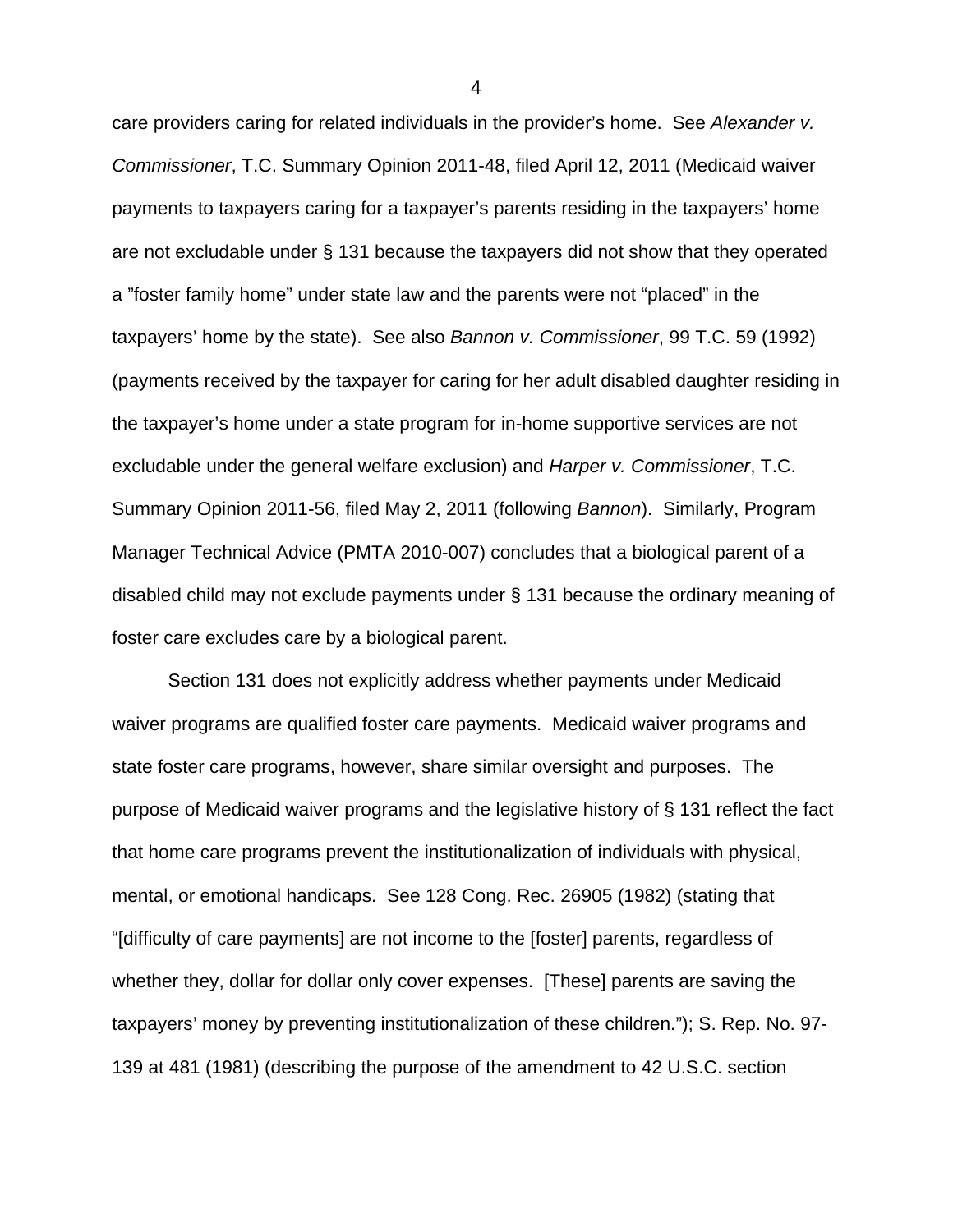1396n, allowing Medicaid waivers for home and community-based services, as "[permitting] the Secretary to waive the current definition of covered [M]edicaid services to include certain nonmedical support services, other than room and board, which are provided pursuant to a plan of care to an individual otherwise at risk of being institutionalized and who would, in the absence of such services be institutionalized"). Both programs require state approval and oversight of the care of the individual in the provider's home. The programs share the objective of enabling individuals who otherwise would be institutionalized to live in a family home setting rather than in an institution, and both difficulty of care payments and Medicaid waiver payments compensate for the additional care required.

#### **GUIDANCE**

### Treatment of qualified Medicaid waiver payments under § 131

To achieve consistent federal tax treatment of Medicaid waiver payments among the states and individual care providers, this notice provides that as of January 3, 2014, the Service will treat qualified Medicaid waiver payments as difficulty of care payments under § 131(c) that are excludable under § 131, and this treatment will apply whether the care provider is related or unrelated to the eligible individual. Accordingly, as of January 3, 2014, the Service will no longer assert the position in PMTA 2010-007, or apply *Alexander*, *Bannon*, or *Harper*, to conclude that a caregiver of a biological relative receiving qualified Medicaid waiver payments may not qualify as a foster care provider under § 131. For purposes of this notice, qualified Medicaid waiver payments are payments made by a state or political subdivision thereof, or an entity that is a certified Medicaid provider, under a Medicaid waiver program to an individual care provider for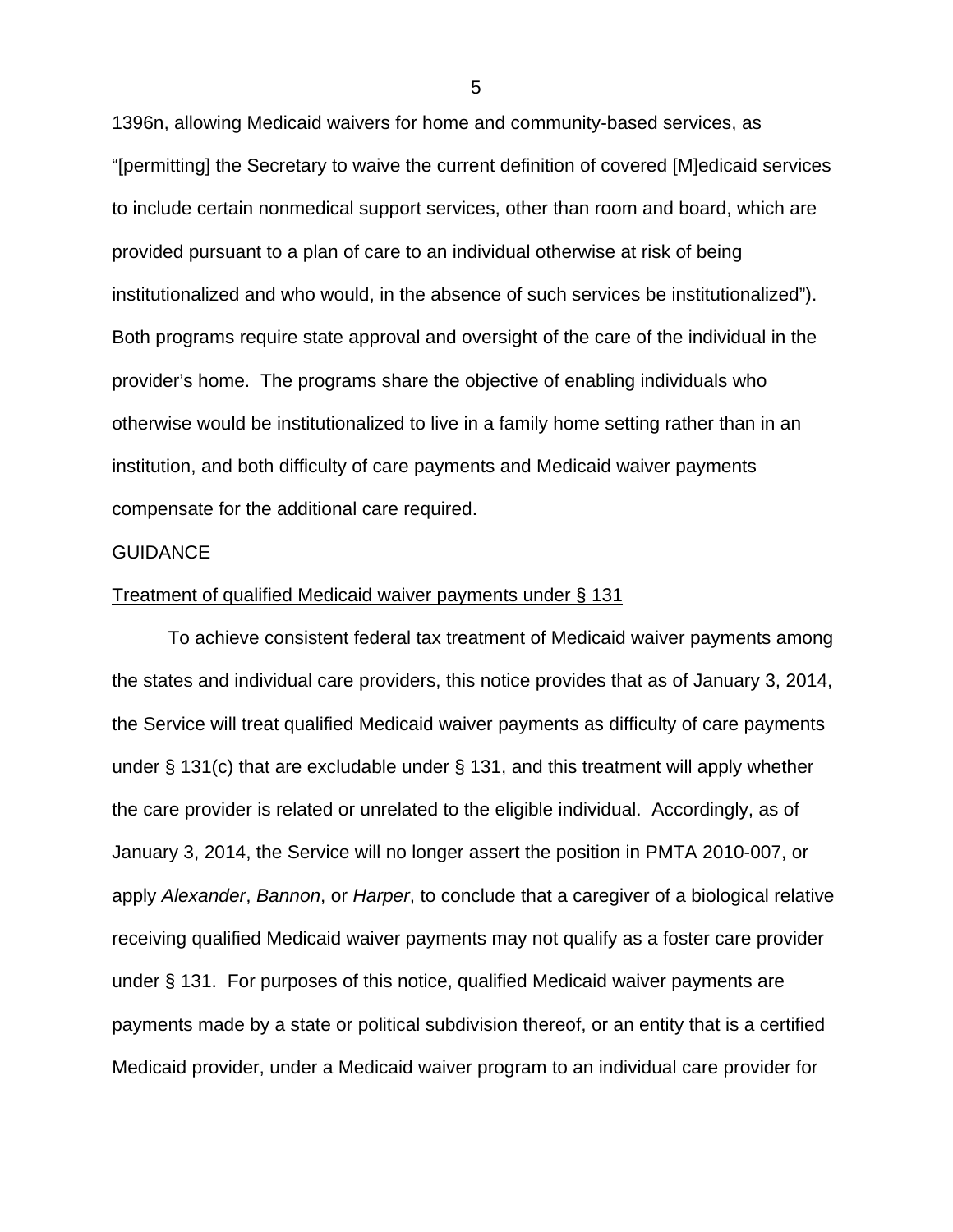nonmedical support services provided under a plan of care to an eligible individual (whether related or unrelated) living in the individual care provider's home.

Section 131(c) defines a difficulty of care payment as compensation to a foster care provider for the additional care required because the qualified foster individual has a physical, mental, or emotional handicap. Qualified Medicaid waiver payments compensate a care provider for providing the additional care required because of an eligible individual's physical, mental, or emotional handicap for which a state has determined that there is a need for additional compensation. Thus, the treatment of qualified Medicaid waiver payments as "difficulty of care payments" is consistent with the definition under § 131(c).

Under § 131, payments are excludable as difficulty of care payments only if the care is provided to a "qualified foster individual," meaning any individual who is living in a "foster family home" in which the individual was "placed" by an agency of a state or a political subdivision thereof, or a qualified foster care placement agency. Section 131(b)(2). The term "foster family home" is not defined under § 131. However, the Tax Court has concluded that, for purposes of § 131, "a person's 'home' is where he resides." See *Stromme v. Commissioner*, 138 T.C. 213, 218 (2012), citing *Dobra v. Commissioner*, 111 T.C. 339 (1998). Therefore, an eligible individual receiving care under a Medicaid waiver program lives in a "foster family home" because the eligible individual is a qualified "foster" individual who receives care in a "family home" setting, as opposed to an institution, where the individual care provider also resides. Medicaid waiver payments made to a provider for care outside of the home where the provider resides are not qualified Medicaid waiver payments and are not excludable under § 131.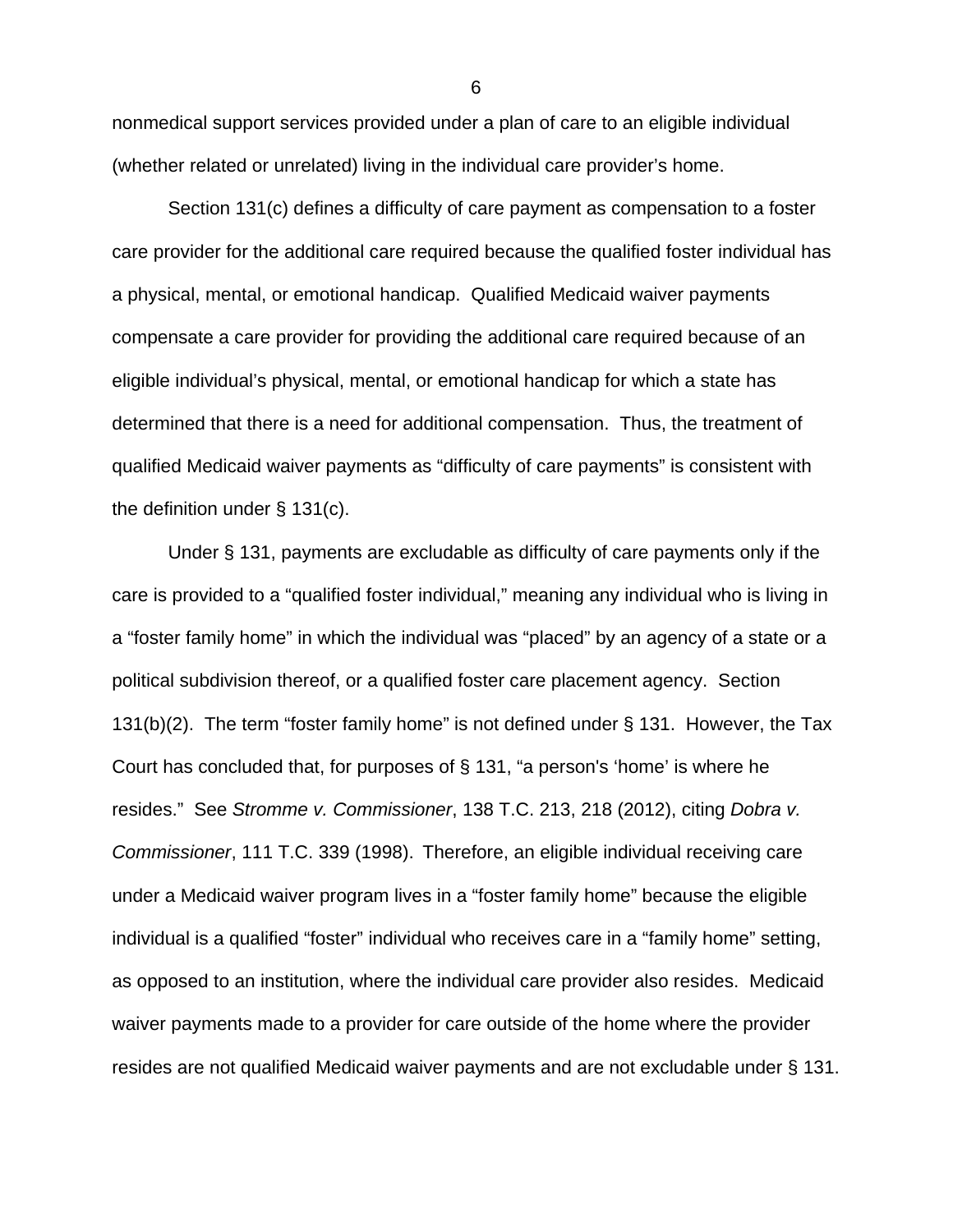Similarly, the term "placed" is not defined in § 131. Under state foster care programs, a state or political subdivision thereof, or a qualified foster care placement agency, may assist in locating a home that meets the qualified foster individual's needs, negotiate or approve the foster care payment rates, and contract with the foster care providers for the provision of foster care. The Tax Court has determined that these activities constitute "placement" for purposes of § 131(b)(2). *Micorescu v.* 

*Commissioner*, T.C. Memo 1998-398. States perform similar activities with respect to individuals participating in Medicaid waiver programs. Under a Medicaid waiver program, a state, an agency of a state or political subdivision thereof, or a certified Medicaid provider may assist in locating a home for an eligible individual or approve the eligible individual's choice to reside in the individual care provider's home, approve an eligible individual's plan of care, assess the suitability of the home for fulfilling the eligible individual's plan of care, and enter into a contract or other arrangement with the individual care provider for services provided to the eligible individual. Thus, an eligible individual receiving care in the home of the individual care provider under the Medicaid waiver program will be treated as "placed" by an agency of a state or political subdivision thereof, or a qualified foster care placement agency, for purposes of § 131. Accordingly, an eligible individual receiving care in the individual care provider's home under a Medicaid waiver program is a "qualified foster individual" under § 131(b)(2).

Section 131(d)(2) provides that a provider may not exclude payments for the care of more than 10 eligible individuals under age 19 or more than five eligible individuals who are age 19 or over. Because qualified Medicaid waiver payments are difficulty of care payments, they are subject to these limits.